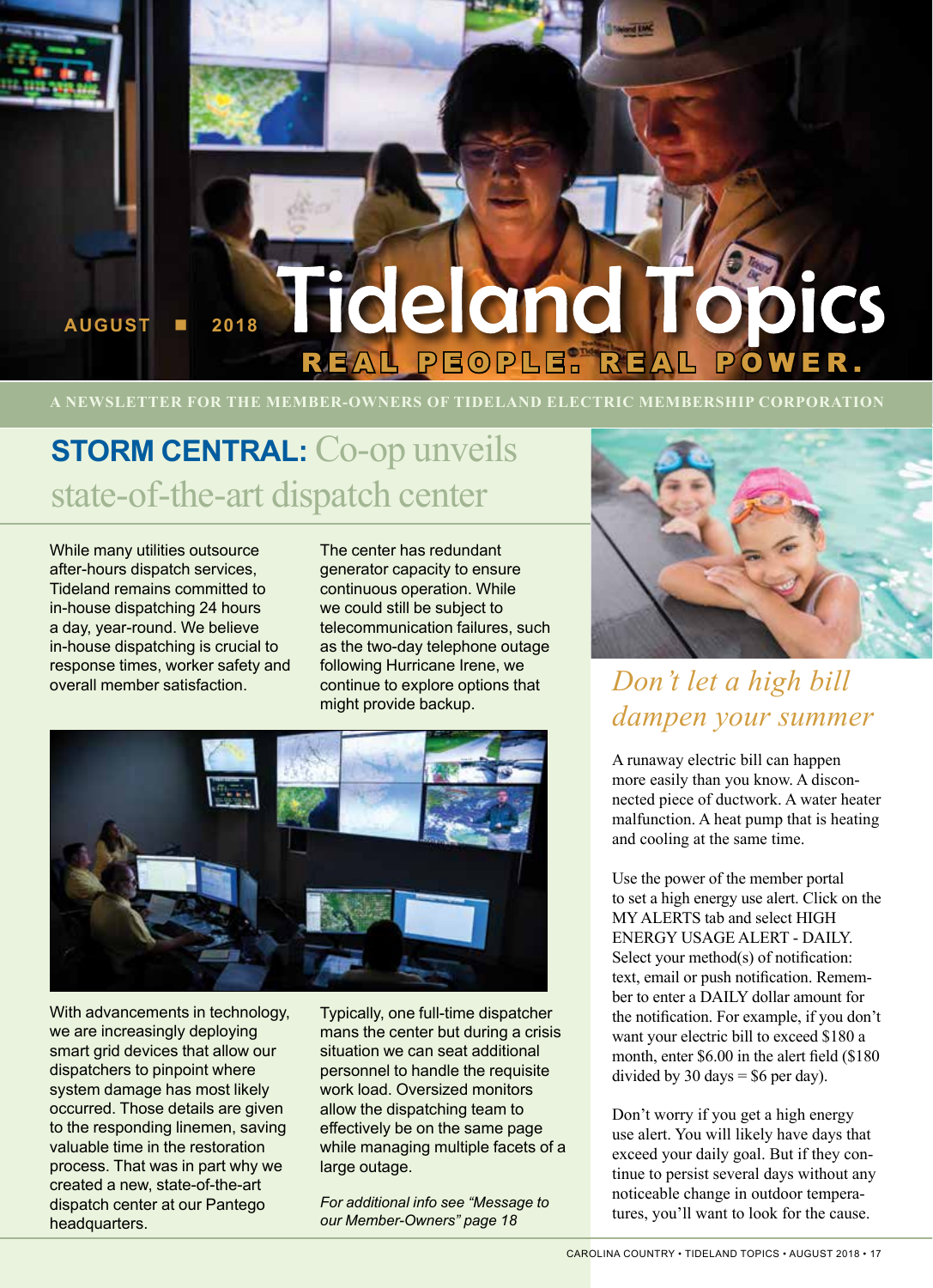

# *Message to our Member-Owners: Applied learning*

**By Paul Spruill** General Manager & CEO

### **Right-of-Way Maintenance Update**

In August, Lucas Tree Service will be working in Lowland and Hobucken.

Mowing is now complete for the year and right-ofway spraying will resume in September.

Our contractor Osmose has completed pole inspections for the year. They will resume inspections in late winter 2019.

Please support our tree trimming efforts. Trees are the number one cause of outages. Working together we can improve system reliability.

Today is July 9 and we are tracking two storms in the Atlantic: Beryl and Chris. By the time you receive this issue of Carolina Country, we could very well have worked our way farther down the alphabet as peak hurricane season nears.

In the past 20 years, Tideland territory has been directly impacted by nine hurricanes, three tropical storms, several tornadoes, an ice storm and a large forest fire. Each event reveals lessons that shape future procedures and improve Tideland's readiness for disaster response. They also help inform decisions about equipment and material purchases, as well as personnel planning.

With Tideland territory ecompassing 2,500 square miles within four operational districts, unique challenges exist to track and coordinate efforts across such a large area during a major storm. If you think you're eager for information during an extended and widespread power outage, you can only imagine the internal need for up-to-date information. Dispatchers, engineering and operations personnel, corporate communications, warehouse and inventory workers, and senior management all benefit when working from a common set of real-time facts. The challenge has been

to logistically pull that off within close proximity to the dispatching team while not disrupting their critically important workflow.

Our new dispatch center, highlighted on the previous page, makes that possible. We are able to seat a full team of dispatchers in a crisis situation with system monitors large enough that they can be viewed from the connecting "war room" where non-dispatching personnel can assemble to formulate everything from restoration priorities to housing and feeding schedules to supply replinishment logistics. Fortunately, we were able to achieve this within existing square footage at our corporate office in Pantego, avoiding a building expansion.

While we certainly hope a real life test of the new dispatch center doesn't occur anytime soon, it inevitably will. We feel confident this investment will enhance service restoration, improve real-time communications and decision making, allow for better utilization of both our human and technical resources, and provide greater accuracy and usefulness of information we share with members during a crisis situation.

Be prepared, be smart and be safe this hurricane season.





Ever wondered how much energy that old refrigerator is using? Or want to send a message to the rest of the family about the importance of shutting off unattended computers, TVs or gaming systems?

 $f \times B$ Trickle<sup>r</sup>ene and

Now available at all Tideland EMC offices!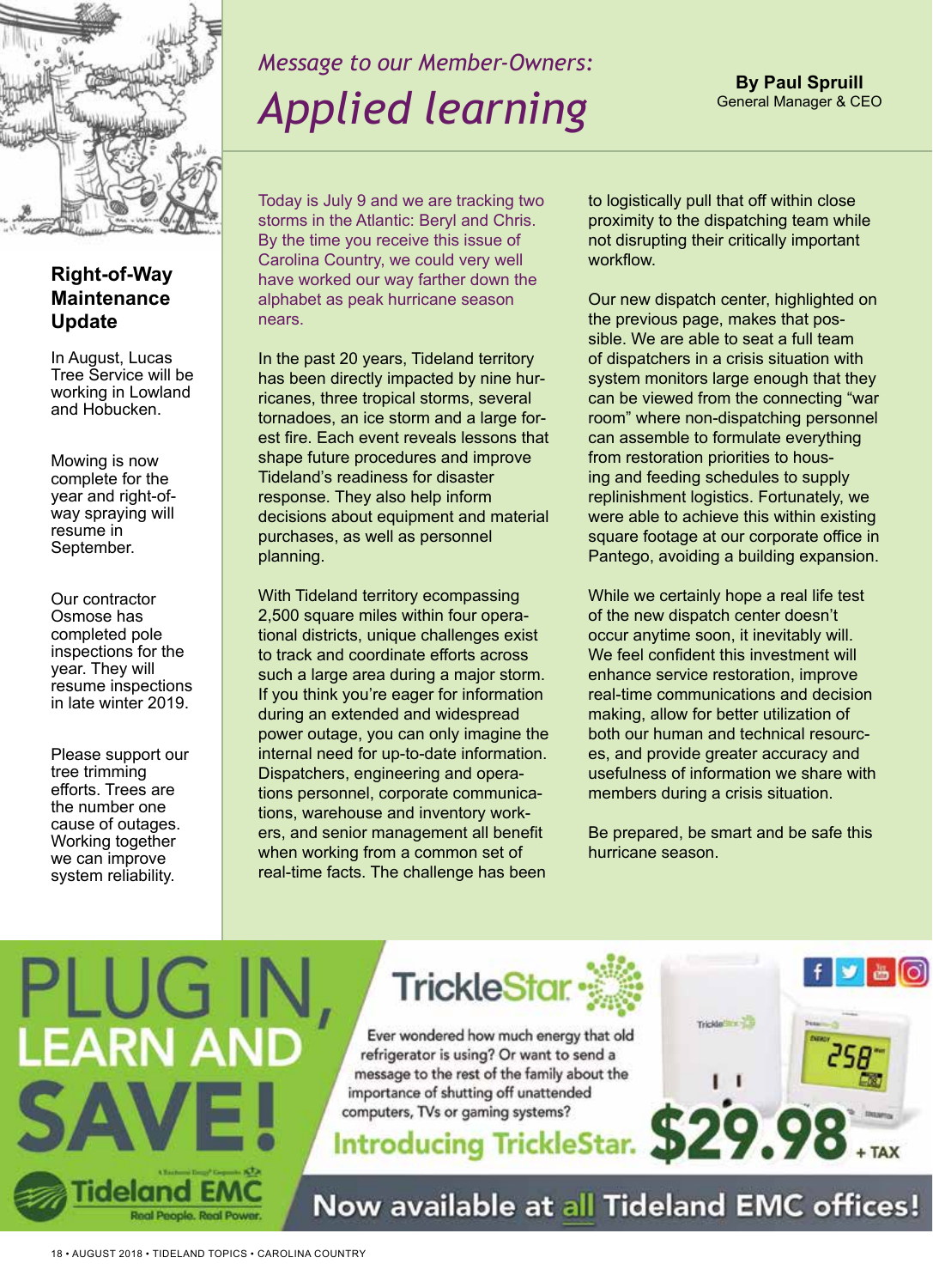### **Save energy with moisture control**  PART 2 OF A 2 PART SERIES:

What are the components of a proper moisture control plan?

If building a new home, pay particular attention to how water will be managed around the foundation. The following guidelines will apply in most circumstances:

- Keep all untreated wood materials away from earth contact.
- Install well-designed guttering and downspouts connected to a drainage system that diverts rainwater completely away from the house.
- Slope the earth away from all sides of the house for at least 5 feet at a minimum 5% grade (3 inches in 5 feet). Establish drainage swales to direct rainwater around and away from the house.
- Add a gasket under the sill plate to provide air sealing.
- Install a protective membrane, such as rubberized roofing, between the foundation and the sill plate to serve as a capillary break and reduce wicking of water up from the masonry foundation wall. This membrane can also serve as a termite shield on top of foam board insulation.
- Damp-proof all belowgrade portions of the foundation wall and footing to prevent the wall from absorbing ground moisture by capillary action.
- Install gutters

Rain – especially wind-driven rain – can also cause moisture problems in walls. Rain leaks through exterior walls are usually a result of improper installation of:

- Siding materials.
- Poor quality flashing.
	- Weatherstripping or caulking around joints in the building exterior (such as windows, doors, and bottom plates).

To protect against rain penetration, create a drainage plane within the wall system.

Place a continuous drainage plane over the damp-proofing or exterior insulation to channel water to the foundation drain and relieve hydrostatic pressure. Drainage plane materials include special drainage mats, high-density fiberglass insulation products, and washed gravel. All drainage planes should be pro-

tected with a filter fabric to prevent dirt from clogging the intentional gaps in the drainage material. Install a foundation drain directly below the drainage plane and beside (not on top of) the footing. This prevents water from flowing against the seam between the footing and the foundation wall. Surround a perforated 4-inch plastic drainpipe with gravel and wrap both with filter fabric.

For an on-grade slab floor, install a capillary break and vapor diffusion retarder, consisting of a layer of 6- to 10-mil polyethylene over at least 4 inches of gravel.

If your home has a crawlspace, install a 6-mil polyethylene vapor diffusion barrier across the crawlspace floor to prevent soil moisture from migrating into the crawlspace. Overlap all seams by 12 inches and tape them, and seal the polyethylene 6 inches up the crawlspace walls.

One last item: make sure your air conditioner's condensate line doesn't drain in close proximity to the foundation.



Left to right: Madisen Spears and Jodie Horne

## *2018 Youth Tourists*

Madisen Spears and Jodie Horne represented Tideland during the 2018 Electric Cooperative Youth Tour in Washington, D.C. More than 1,500 students from across the nation participated in the week-long event. Students met with elected representatives, toured historic sites and learned about the cooperative business model.

Madisen is the daughter of Clyde and Heather Spears of Oriental. Jodie is the daughter of Bert and Raelen Horne of New Bern.

**44 ADDREE APP**<br> **44 ADDREE ADDREE**<br> **44 ADDREE ADDREE ADDREE** MOBILE APPS YOU WANT DURING A DISASTER

#### **1**

**FEMA App Learn safety tips about what to do before, during and after disasters. www.ready.gov**

### **2**

**ReadyNC App The app gives information on realtime traffic and weather conditions, river levels, evacuations and power outages. www.readync.org**

### **3**

**RedCross Apps There are numerous available Red Cross apps available on the App Store or Google Play. You can also text to short code 9099 to receive a link to the app you wish to download.**

#### **First Aid App text GETFIRST**

**Pet First Aid App text GETPET**

**Emergency App text GETEMERGENCY**

> **Tornado App text GETNADO**

**Hurricane App text GETCANE**

 **Flood App text GETFLOOD**

#### **4**

**MYTIDELAND App Your mobile dashboard for outages and account management**